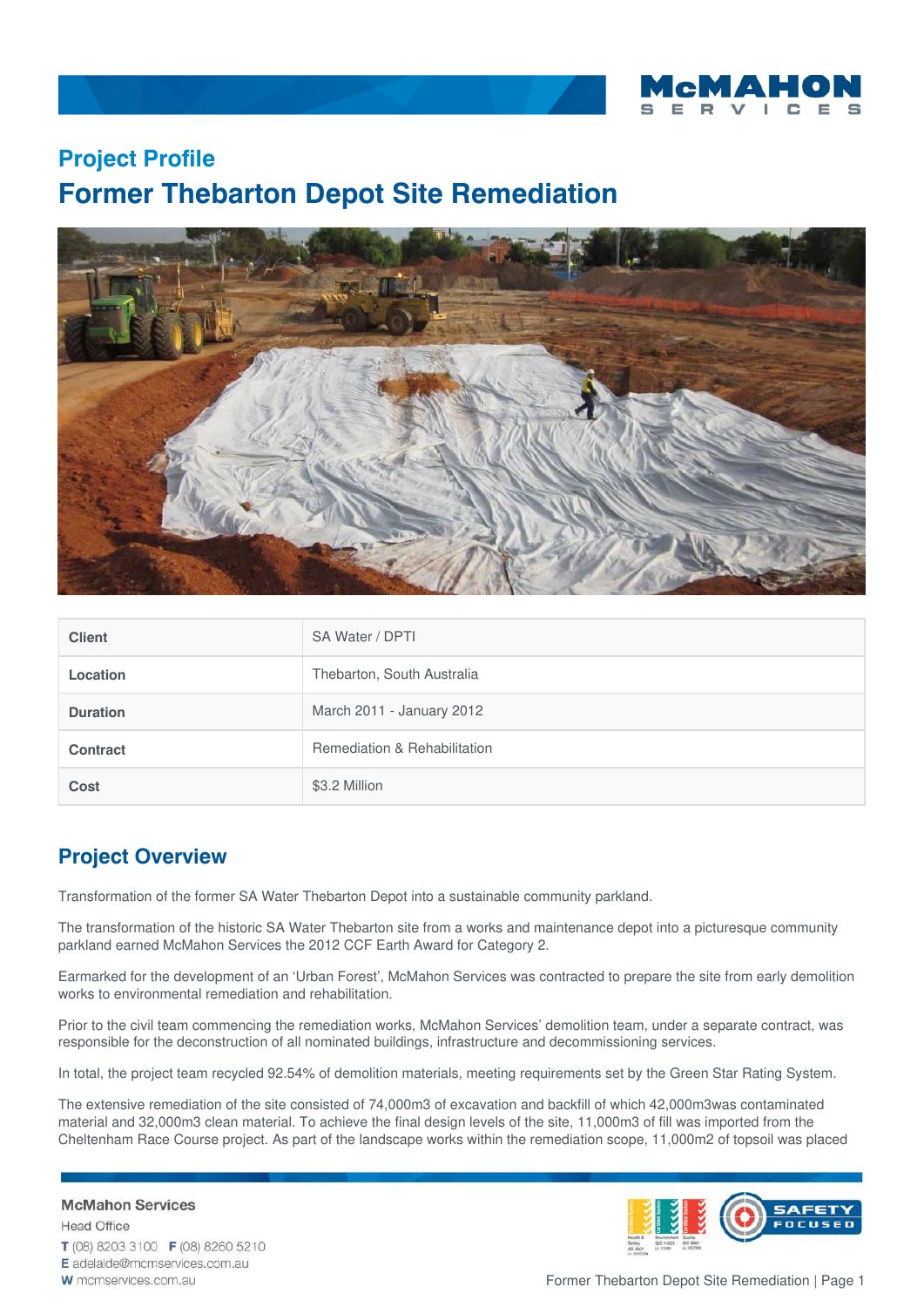

in the tree route zones of existing trees that remained on site.

The project strategy was to reuse all excavated fill and clean materials within the project. The excavated fill material was to be placed and contained within the repositories, creating site mounding and the clean material sourced from the repositories and other excavations was used to achieve site wide design levels and to cap the repositories.

## **Civil scope of works:**

- $>$  Removal and relocation of two significant palm trees
- > Consolidation of existing stockpiles remaining on site after completion of the demolition contract
- > Separation and screening of soils for re-use
- Excavation of two repositories, 22,000m3 and 8,000m3 respectively
- Coordination of staged excavations of contaminated material and backfill of repositories across four zones, varying in contamination levels
- $>$  Existing materials on-site including gravel, rubble, concrete and brick were crushed and mixed with soil and placed in the repository
- $_{\rm >}$  Installation of RC Pipe, box culvert and 230m of swale complete gabion weirs leading to two eco-seal lined retention basins
- > Latent service trenches discovered during the works, requiring detailed excavation of contaminated material
- Construction of rubble walking trails within the proposed parklands
- Landscaping works including top soil to repository mounds and tree drip zones, and gabion seating structures

### **Innovation:**

McMahon Services was faced with the coordination of 17 excavations with differing types and levels of contaminants to prevent cross contamination.

Due to the large size of the site and the numerous amount of small identified areas of differing fills, McMahon Services proposed that the construction method be amended to four large identified areas in order to utilise a land plane rather than the traditional method of excavator and trucks.

The varying soils, elevations and grades on site made it difficult for our site engineers and machine operators to convert the design drawings into a physical reality. Therefore our in-house surveying team saw this challenge as an opportunity to implement 3D grade control technology, which maximised machine productivity with 3D grade control, design information and live cut/fill indication displayed in real time in the cab allowing excavation and grading to be done without the use of timber stakes in a safer environment.

The land plane was equipped with Grade Control Software, which was utilised in the office for the manipulation of design surfaces.

### **Environmental Management:**

With the site in close proximity to a local school, busy intersection, local businesses, rail line and residential properties, and with more than 1,200 truck movements to site with access via a major arterial road, McMahon Services ensured that every measure was taken to minimise drag-outs of debris and dust pollution as well as disruptions to traffic flows.





**McMahon Services Head Office** T (08) 8203 3100 F (08) 8260 5210 E adelaide@mcmservices.com.au W mcmservices.com.au



Former Thebarton Depot Site Remediation | Page 2